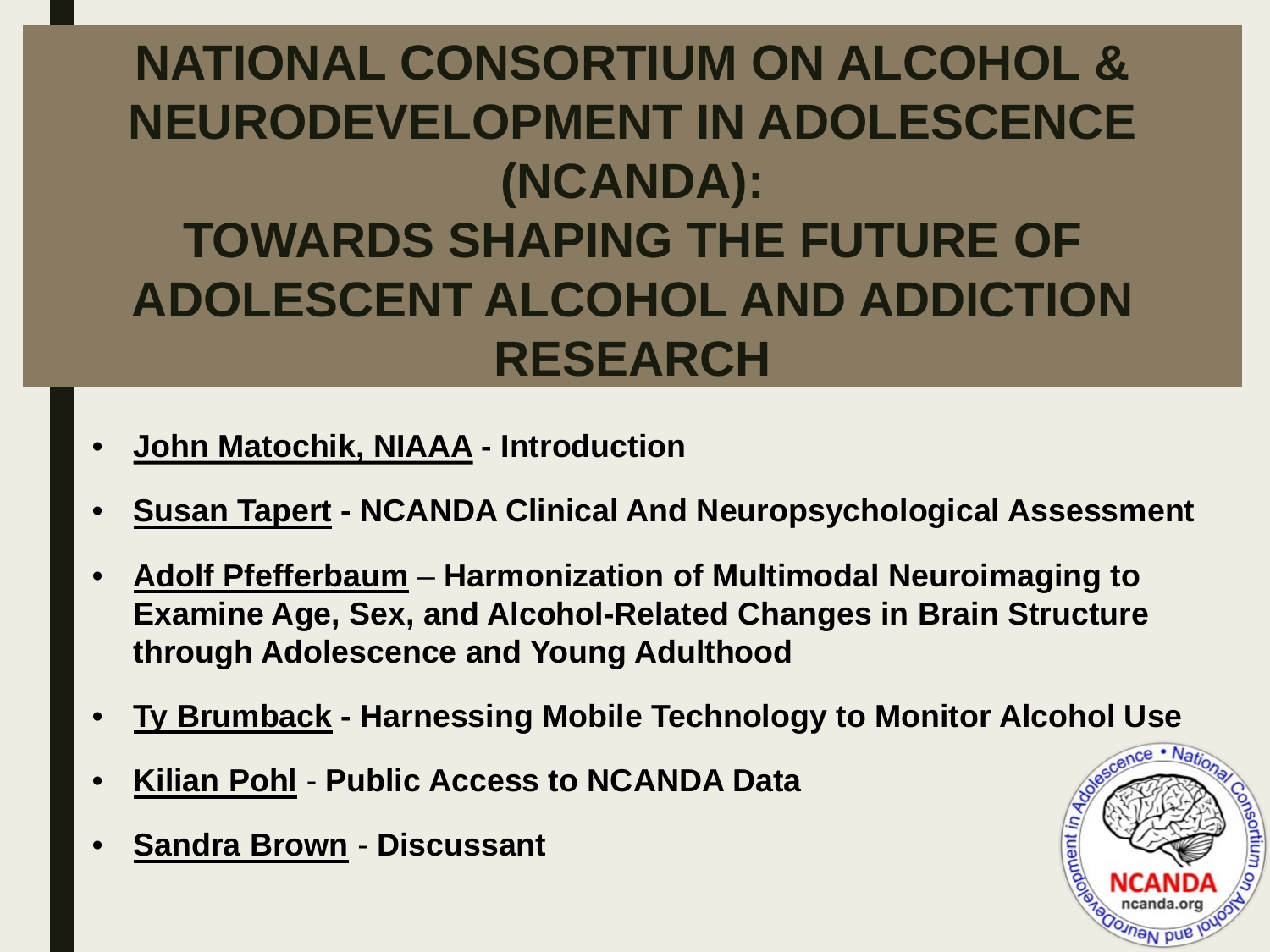

Susan F. Tapert Edith V. Sullivan Michael De Bellis Sonja Eberson

The National Consortium on Alcohol and Neurodevelopment in Adolescence (NCANDA): Clinical & Neuropsychological Assessment Battery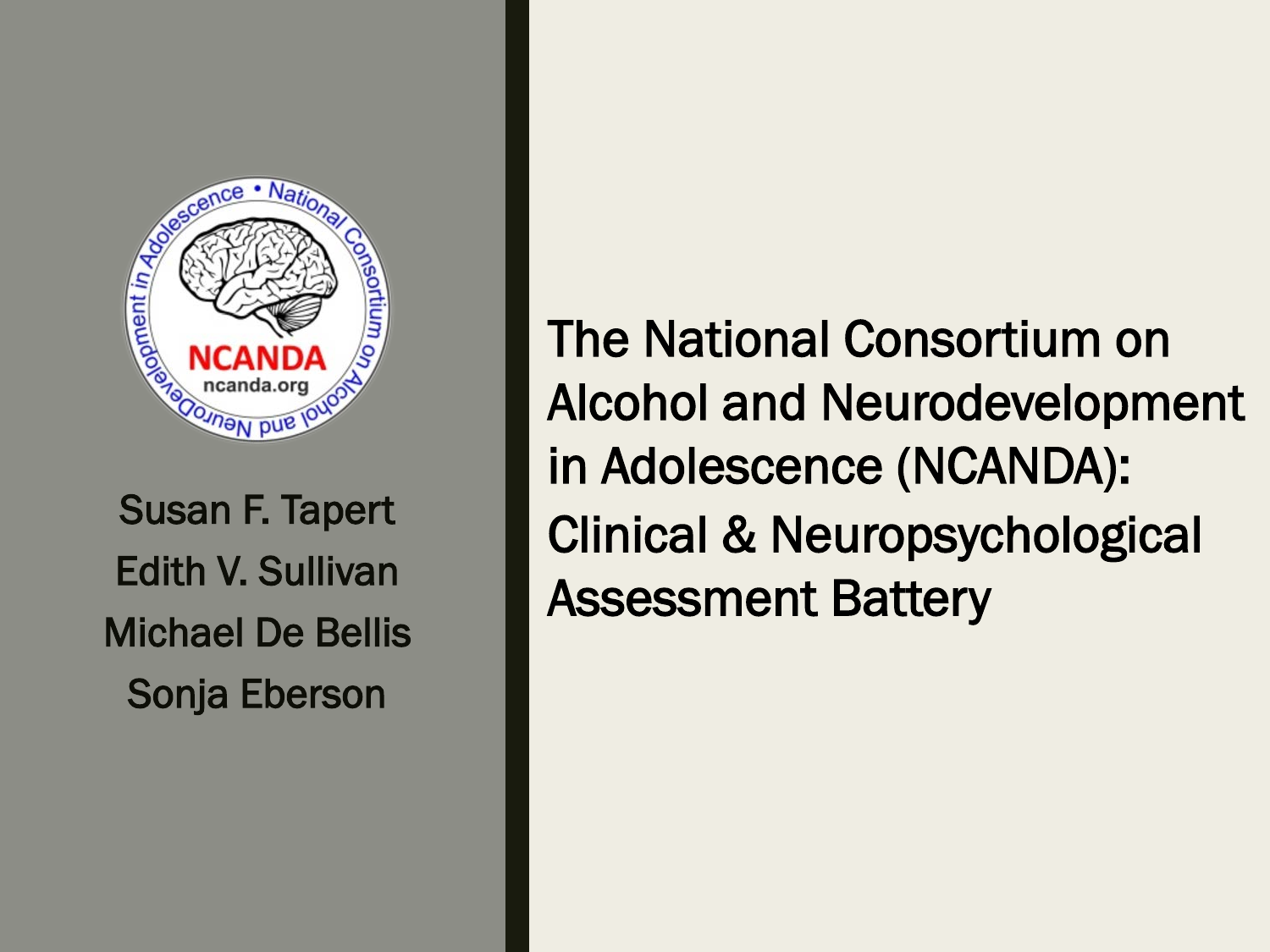### **NCANDA Overview**



- **Measures collected**
- **Sample characteristics**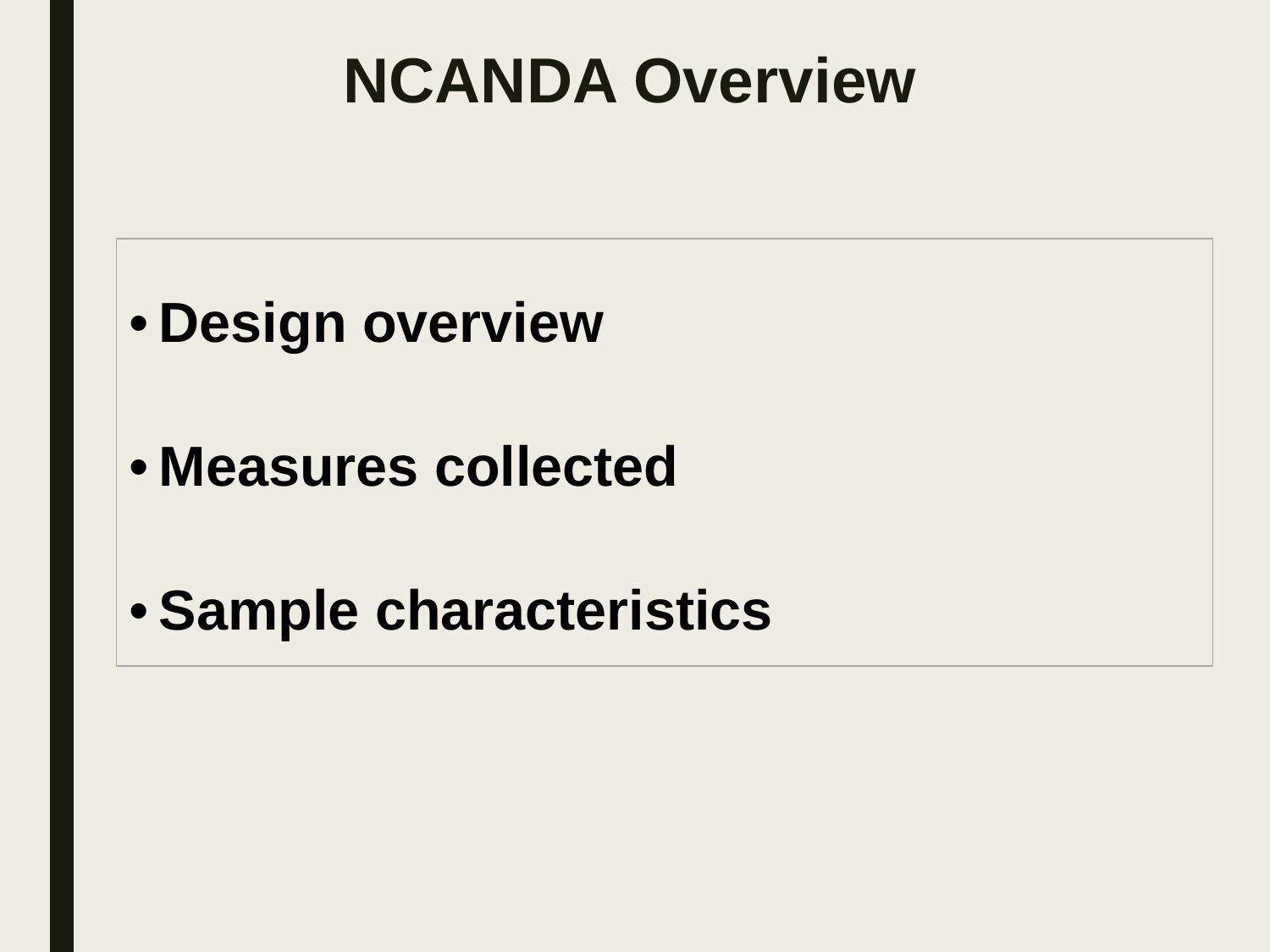

Brown et al., 2015, *JSAD*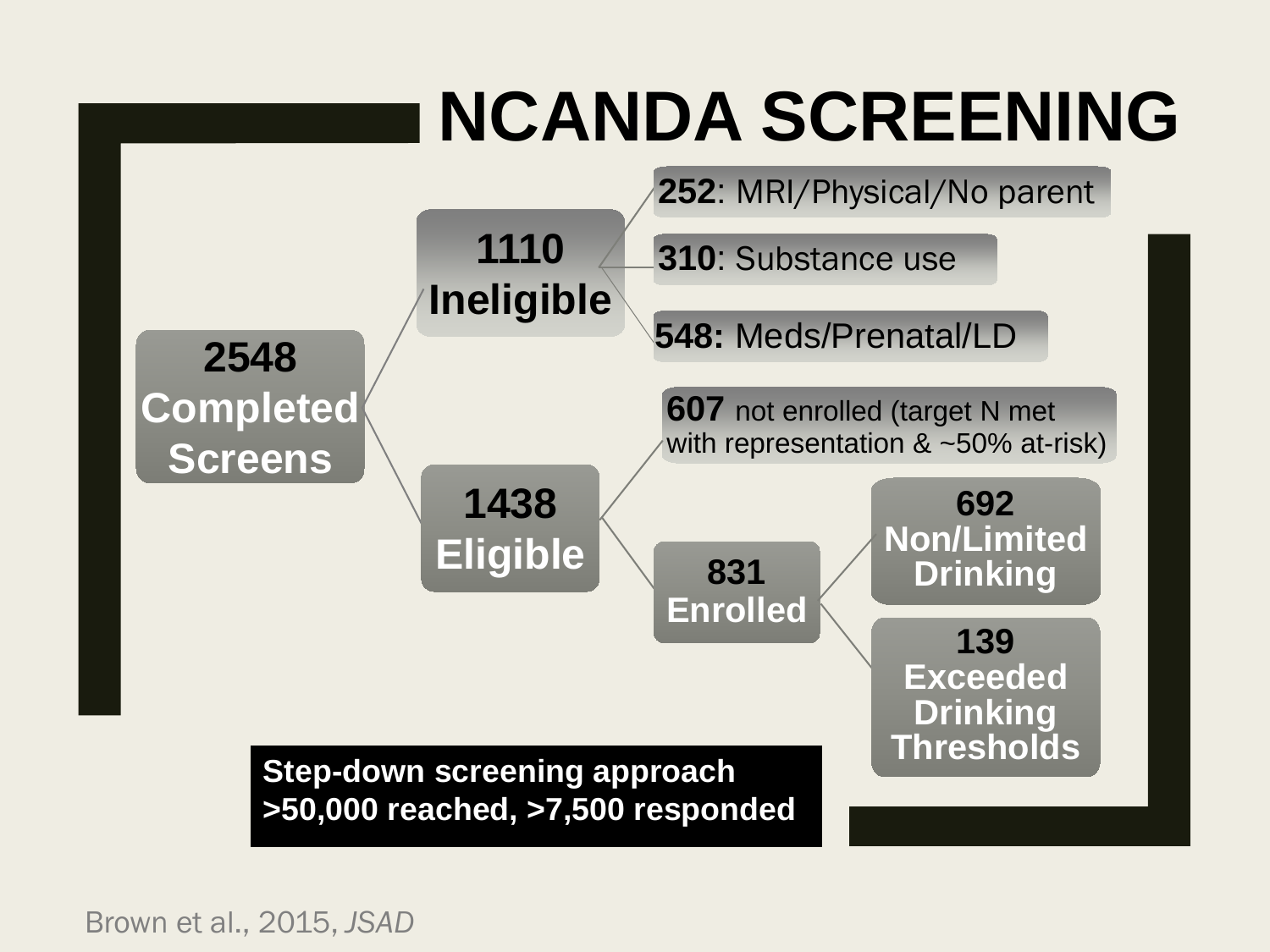

• **Annual assessments through age 22** • **Age-based assessments at 24 and 27**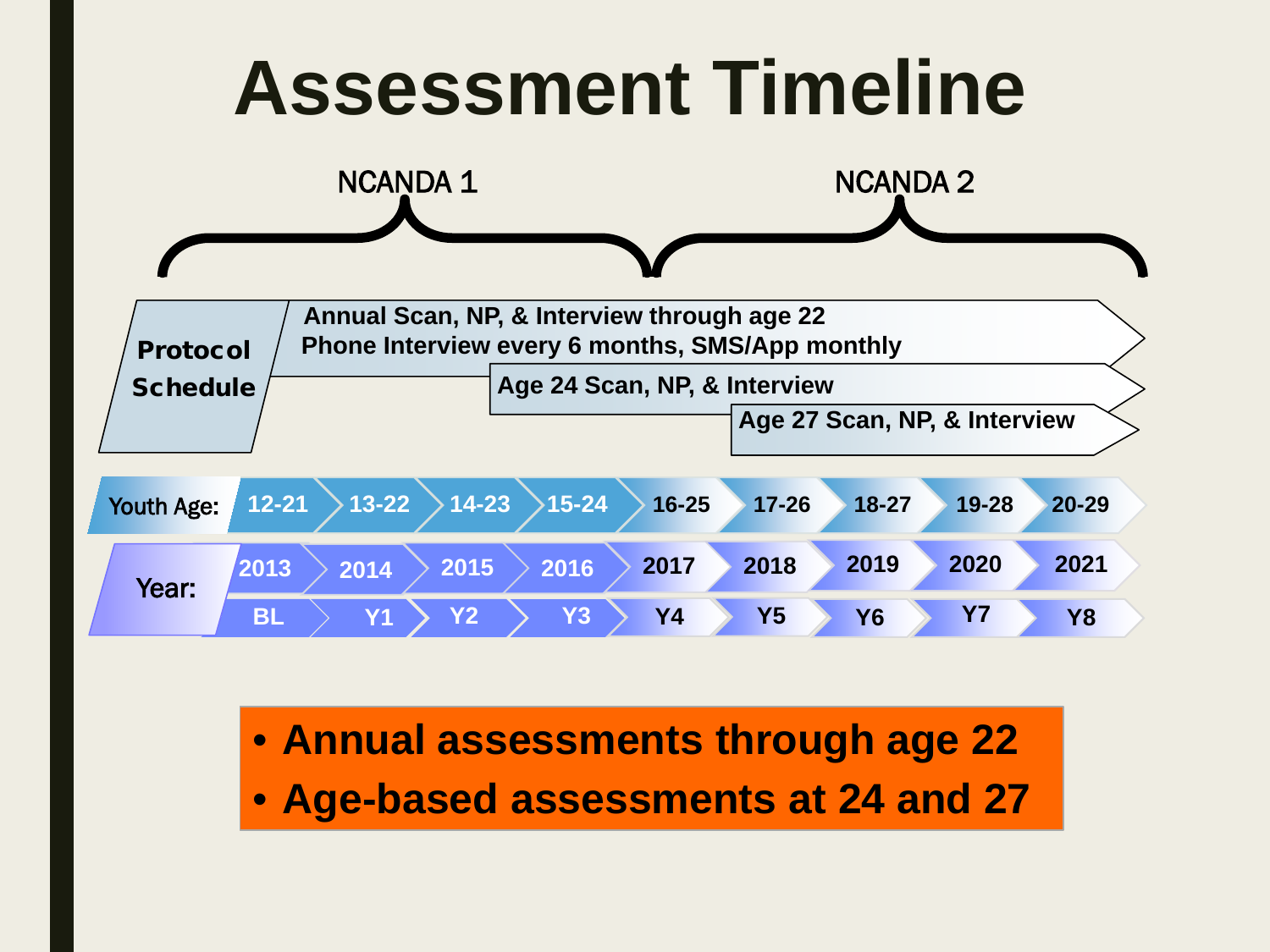# **Ages Represented per Time Point**

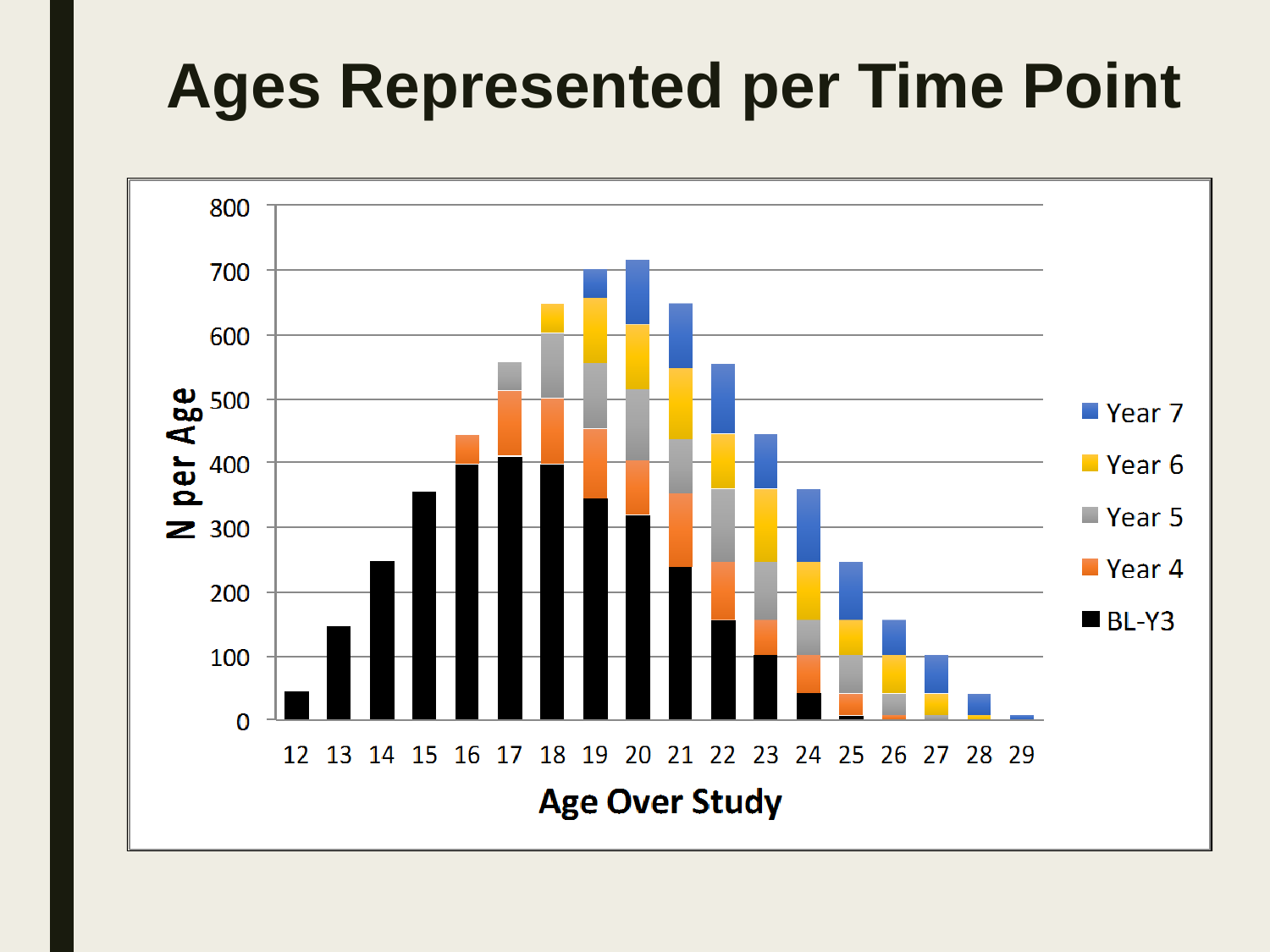#### **NCANDA Data Collection at Follow-ups**

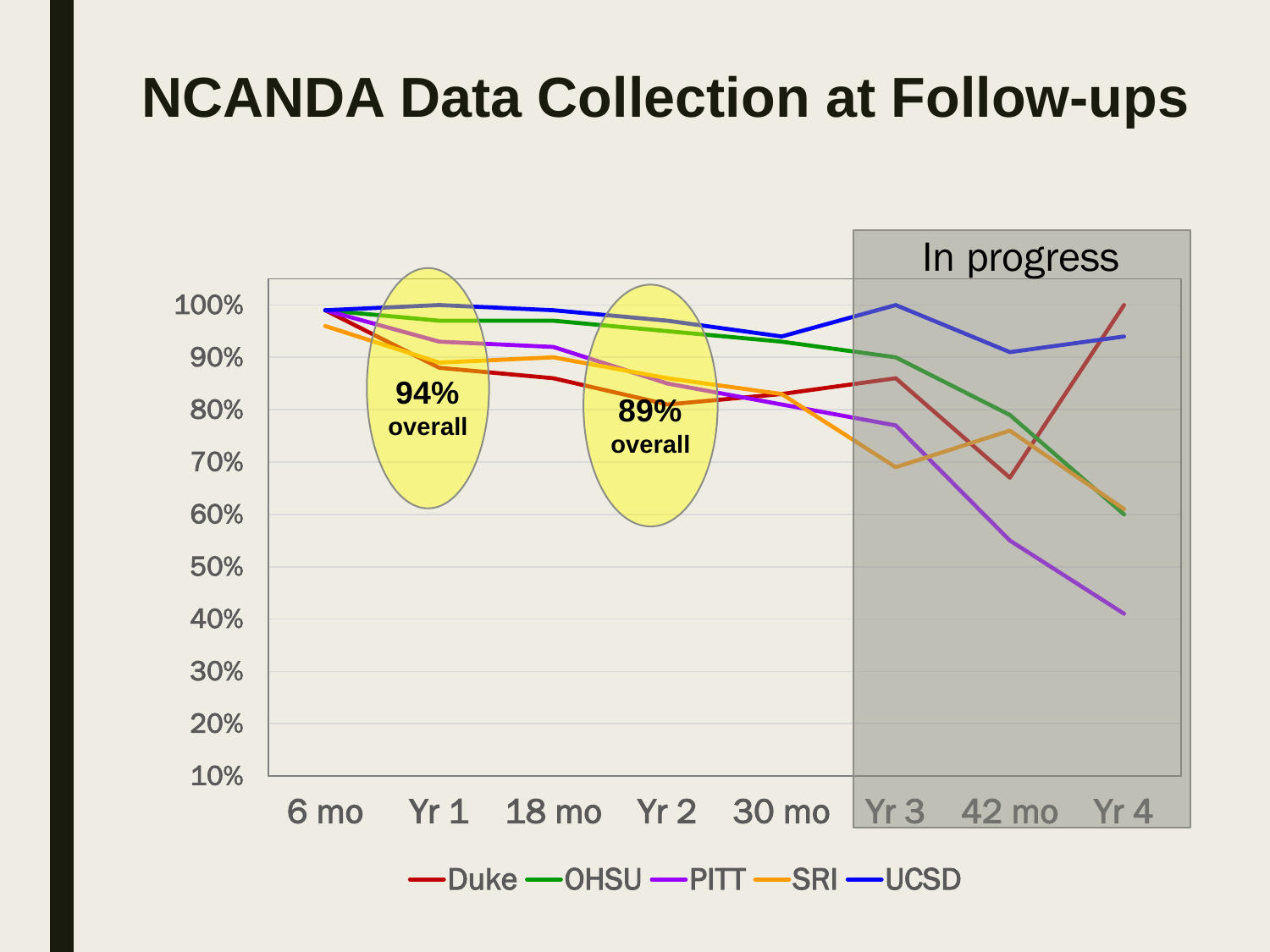#### **Neuropsych Composite Scores: Accuracy, Speed**



**Total Accuracy**

Sullivan et al., 2016, *Neuropsychology*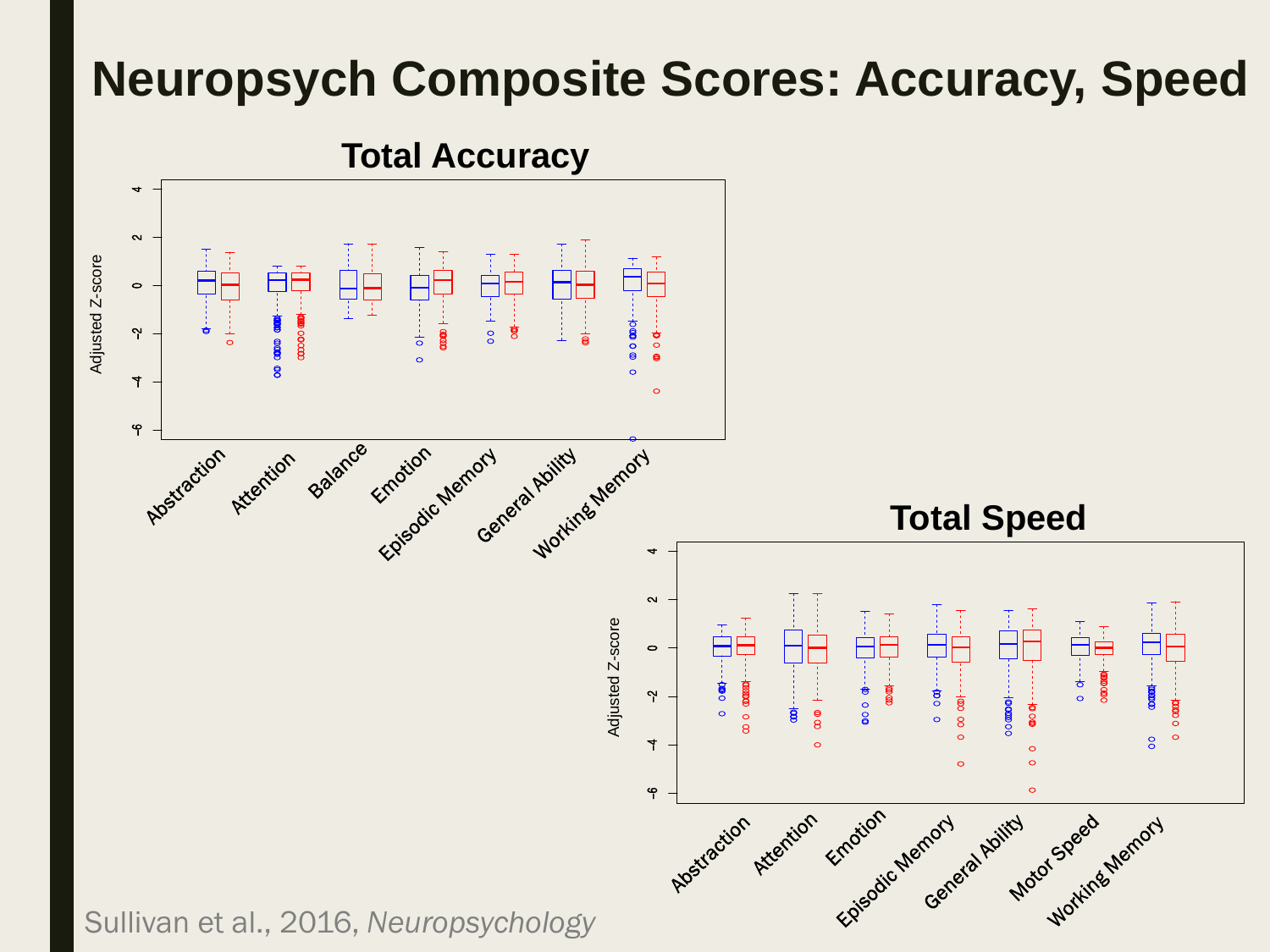### **Accuracy Composites**



**Age (Years)** 

Sullivan et al., 2016, *Neuropsychology*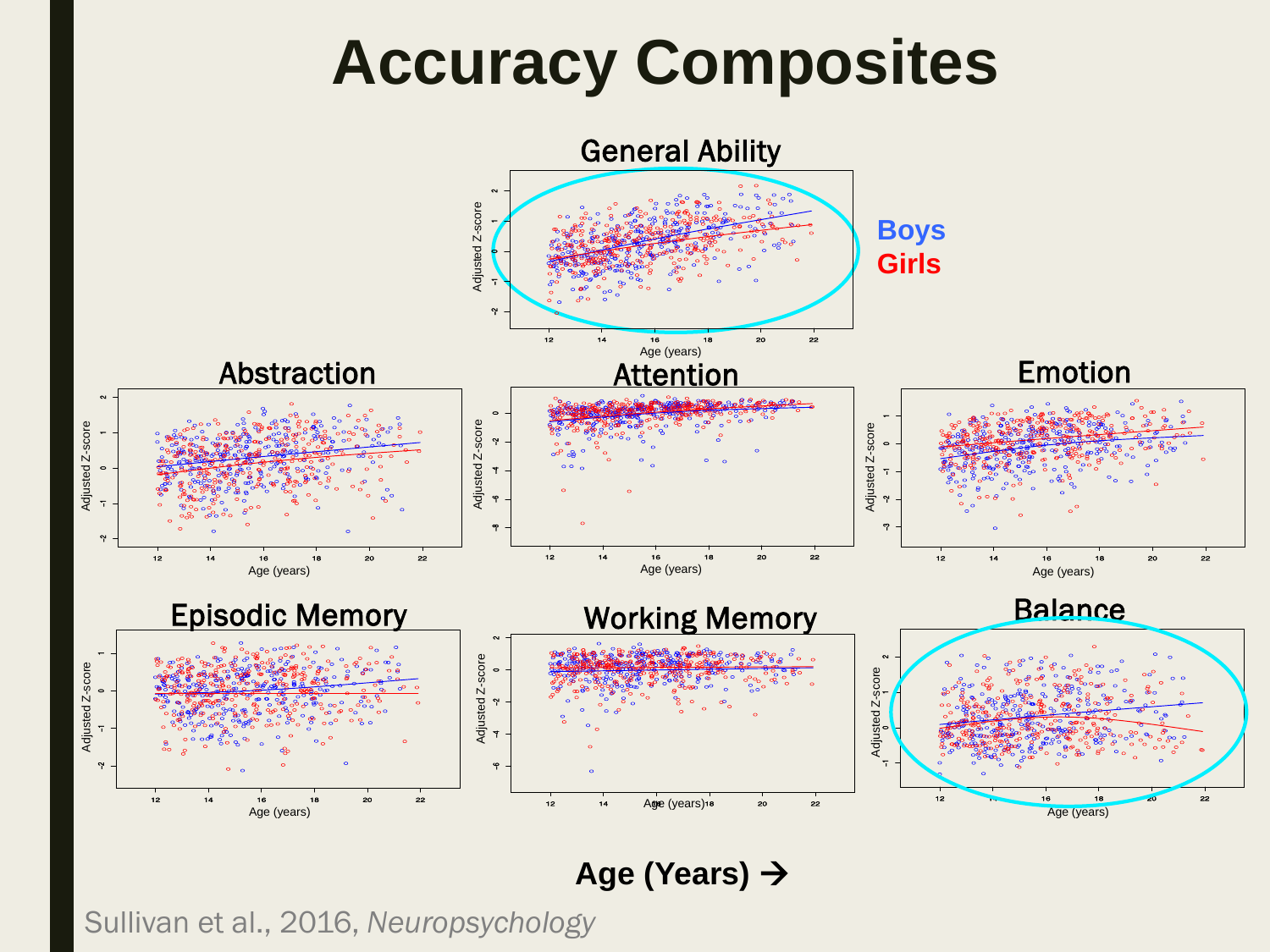

#### **Age (Years)**

Sullivan et al., 2016, *Neuropsychology*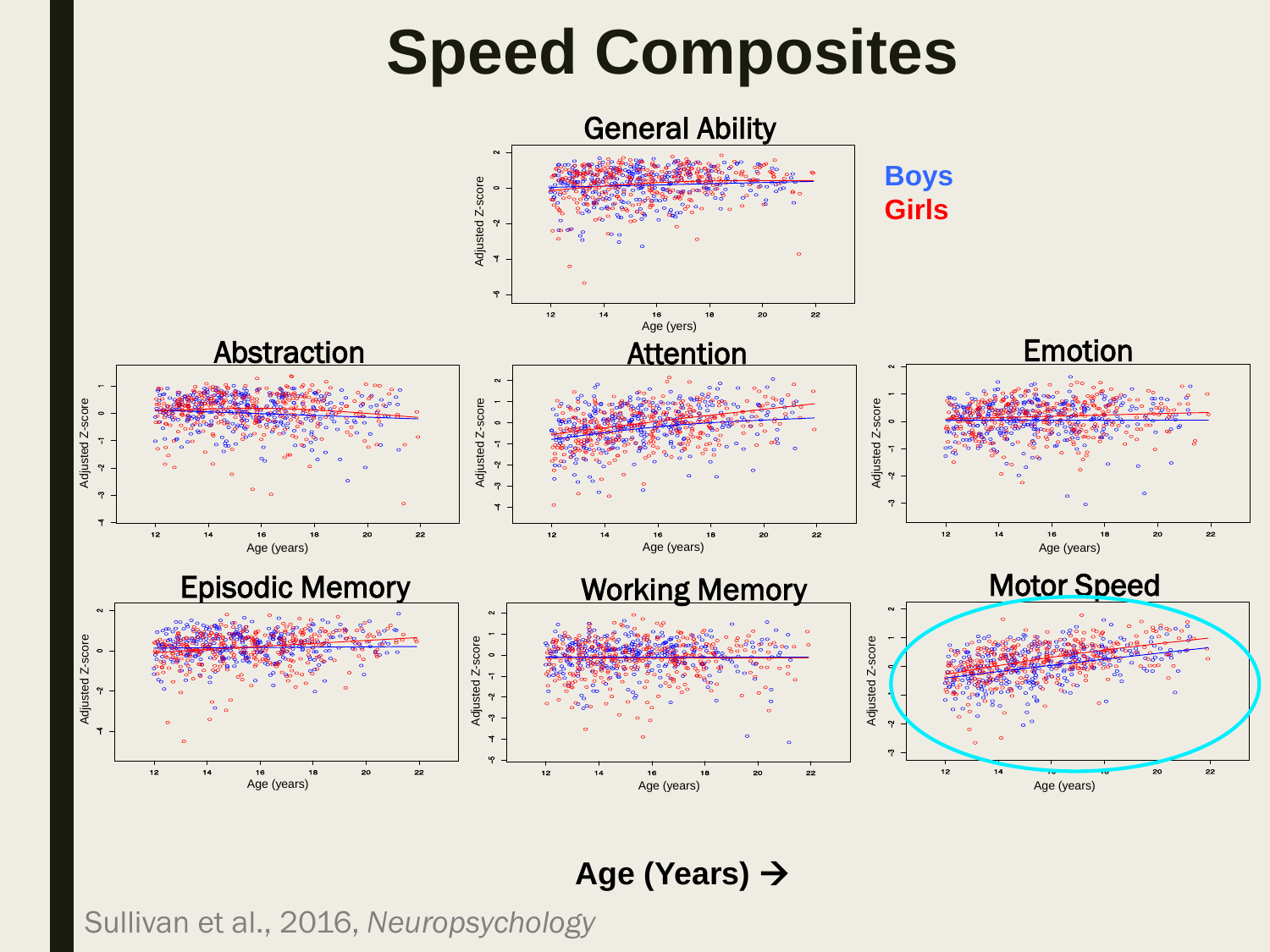**MRI: T1, T2, DTI, resting state fMRI**

**Toxicology: Breathalyzer, urine drug screen** 

**Saliva: stored for genetic/epigenetic analyses & assayed for pubertal hormones**

**Sleep studies: SRI & Pittsburg**

**Specialty Projects at 2-3 Stroop fMRI task: SRI & UCSD**

**All 5 Sites**

**Sites**

**Anti-saccade fMRI task: Duke & Pittsburgh**

**Recovery protocol: UCSD, OHSU, & Duke**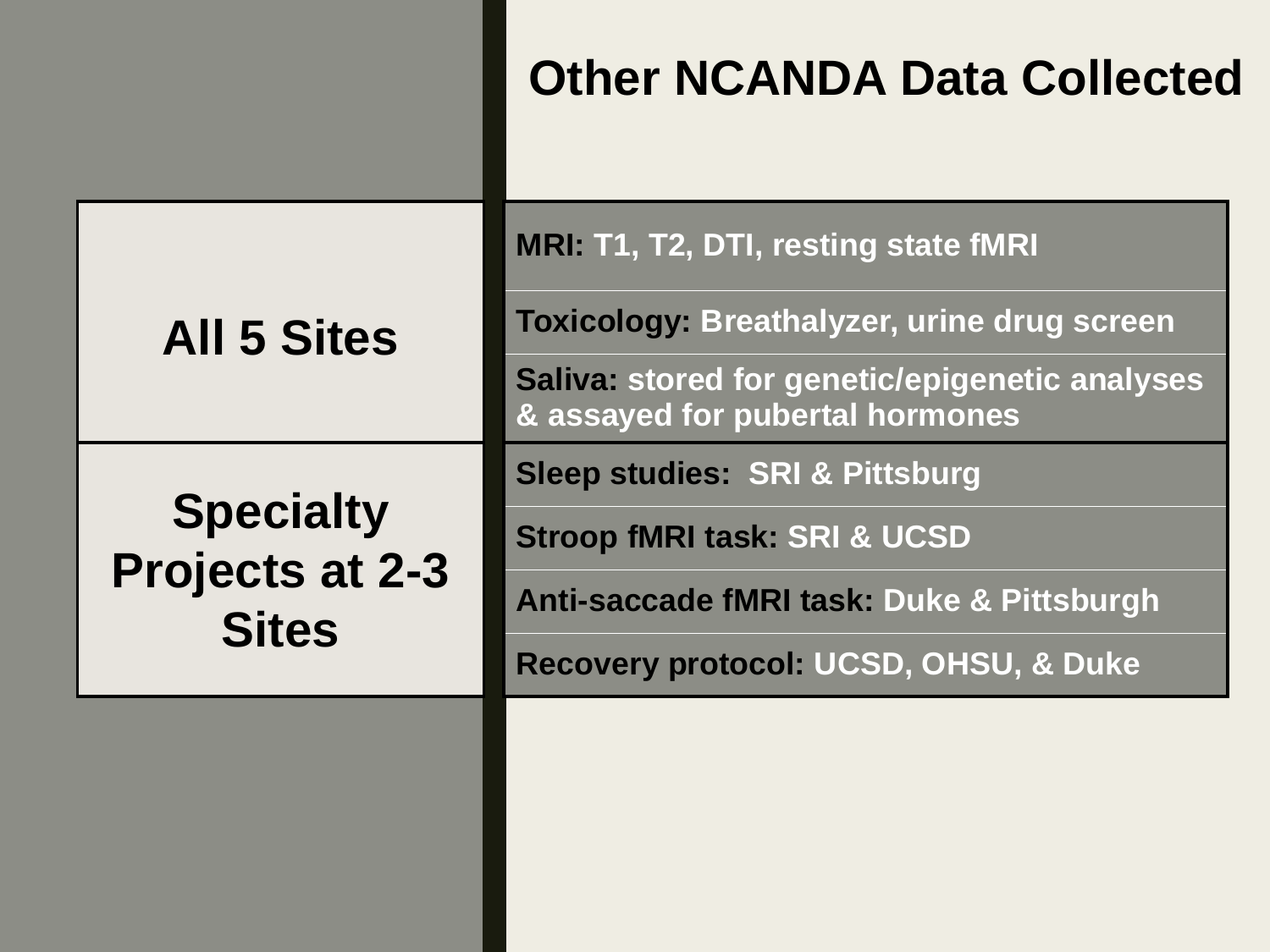### **Substance Use Risk Characteristics**

Sample enriched for substance use risk:

- 1. Alcohol use onset  $< 15.$
- 2. Family history (FH) of alcohol or drug problems.
- 3. Endorsement of Externalizing symptoms.
- 4. Endorsement of Internalizing symptoms.

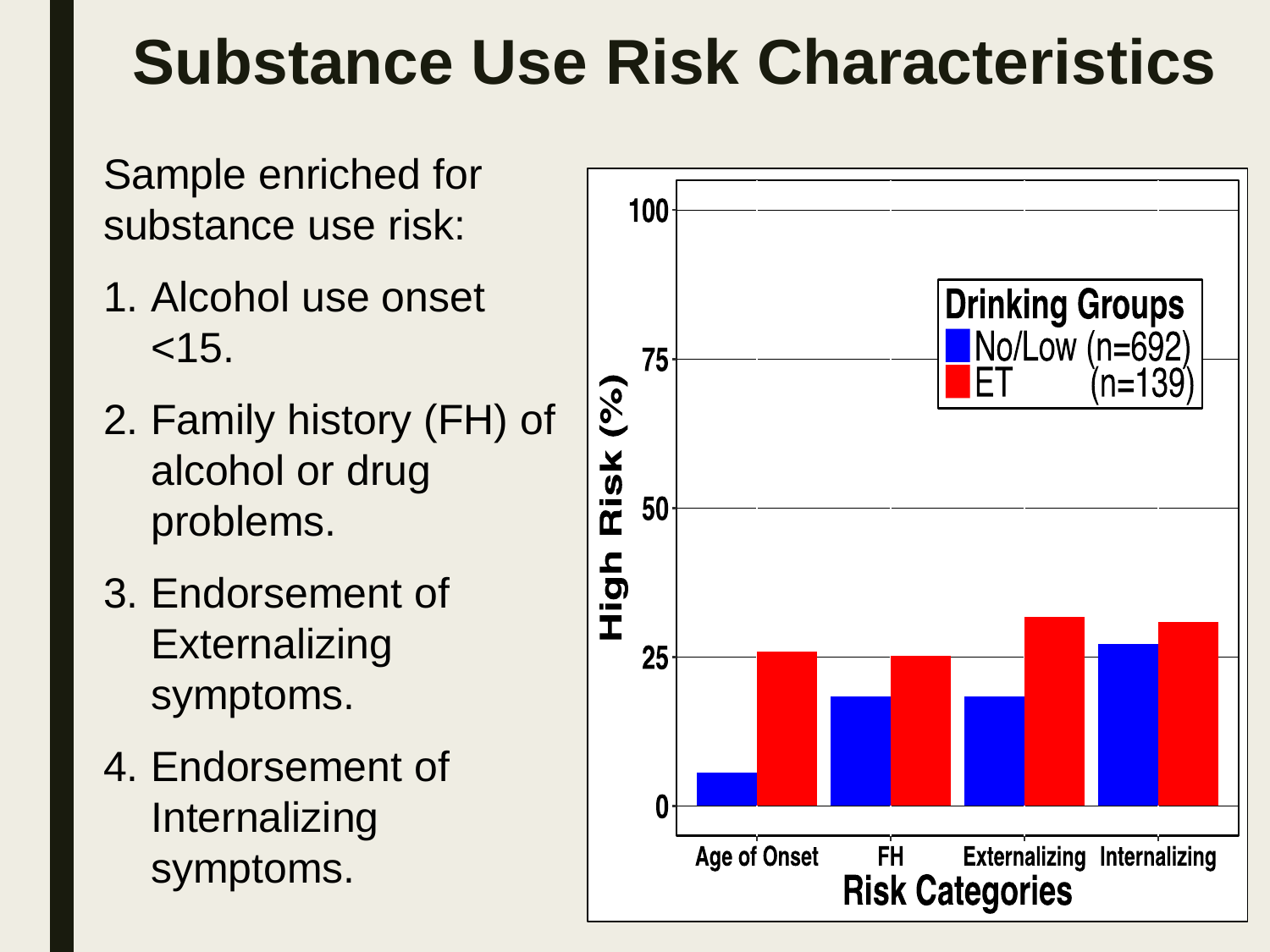# **NCANDA Participant Demographics**

#### **N=831, Age 12-21 at study entry**

| <b>Gender</b>           | 51% Female     | 49% Male                      |
|-------------------------|----------------|-------------------------------|
| <b>Substance Use Hx</b> | 692 no/low use | 139 exceeded use<br>threshold |

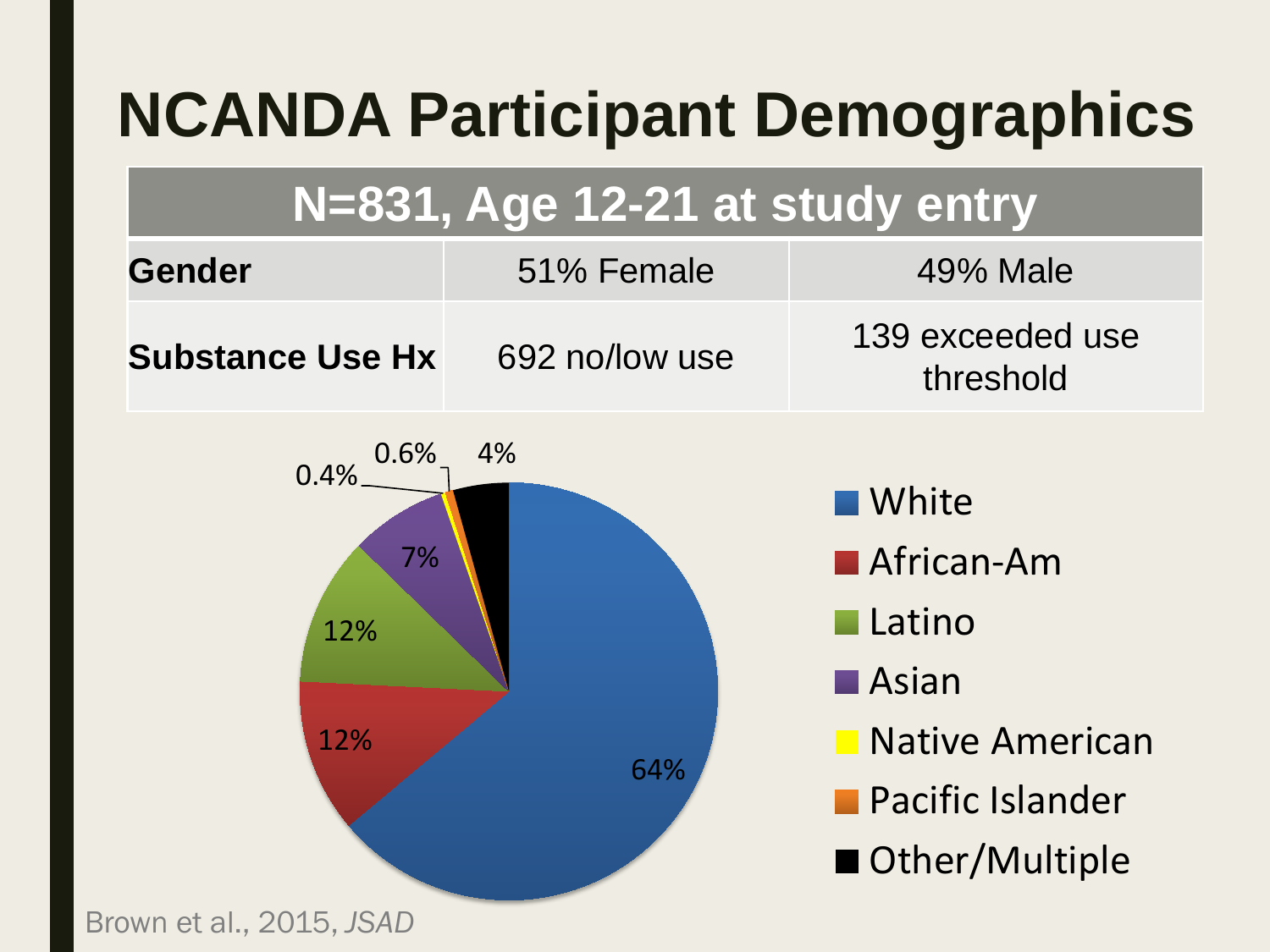#### **Alcohol and Marijuana Use and Escalation**

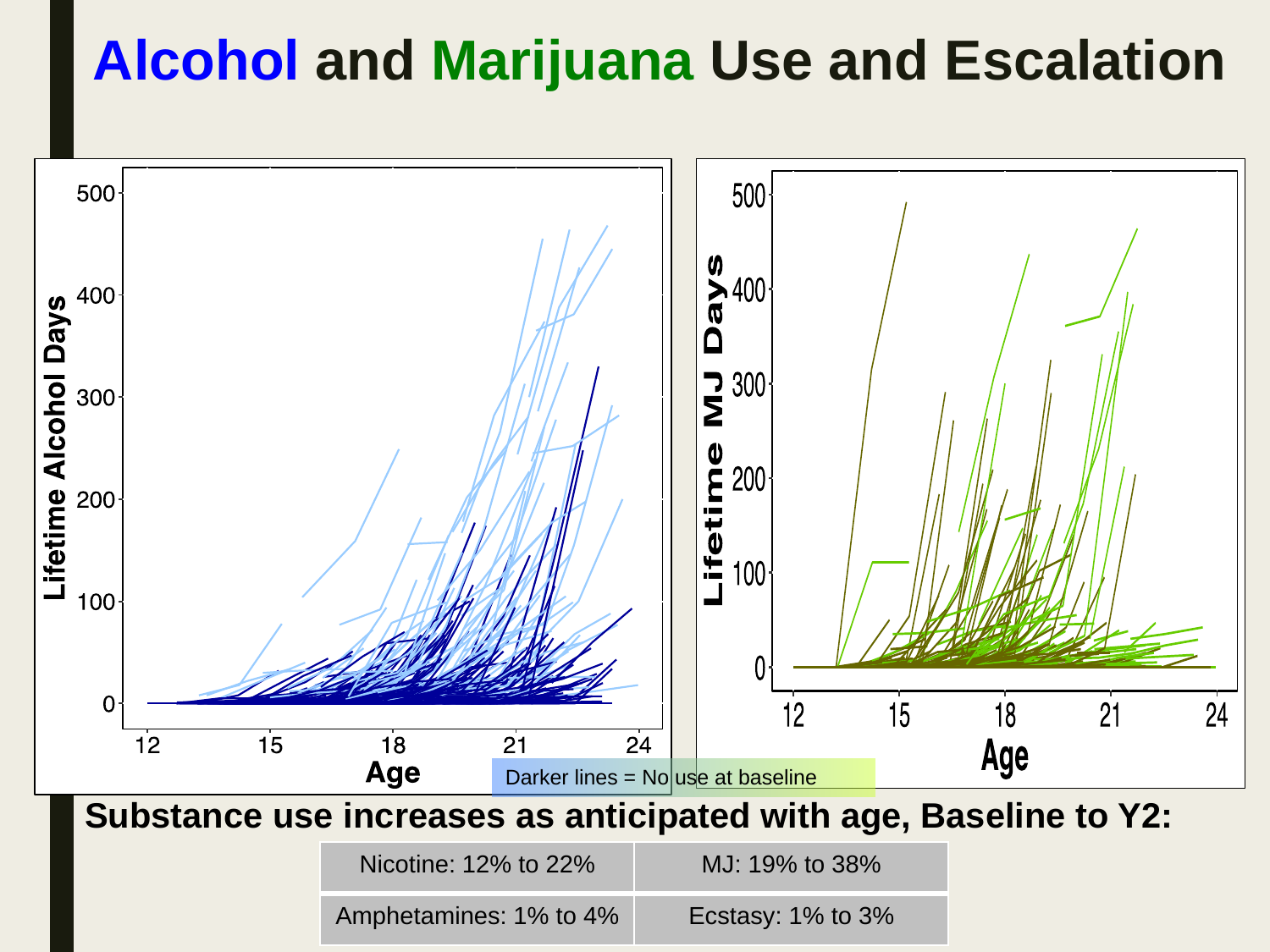#### **Binge Drinking Increases with Age & Time**

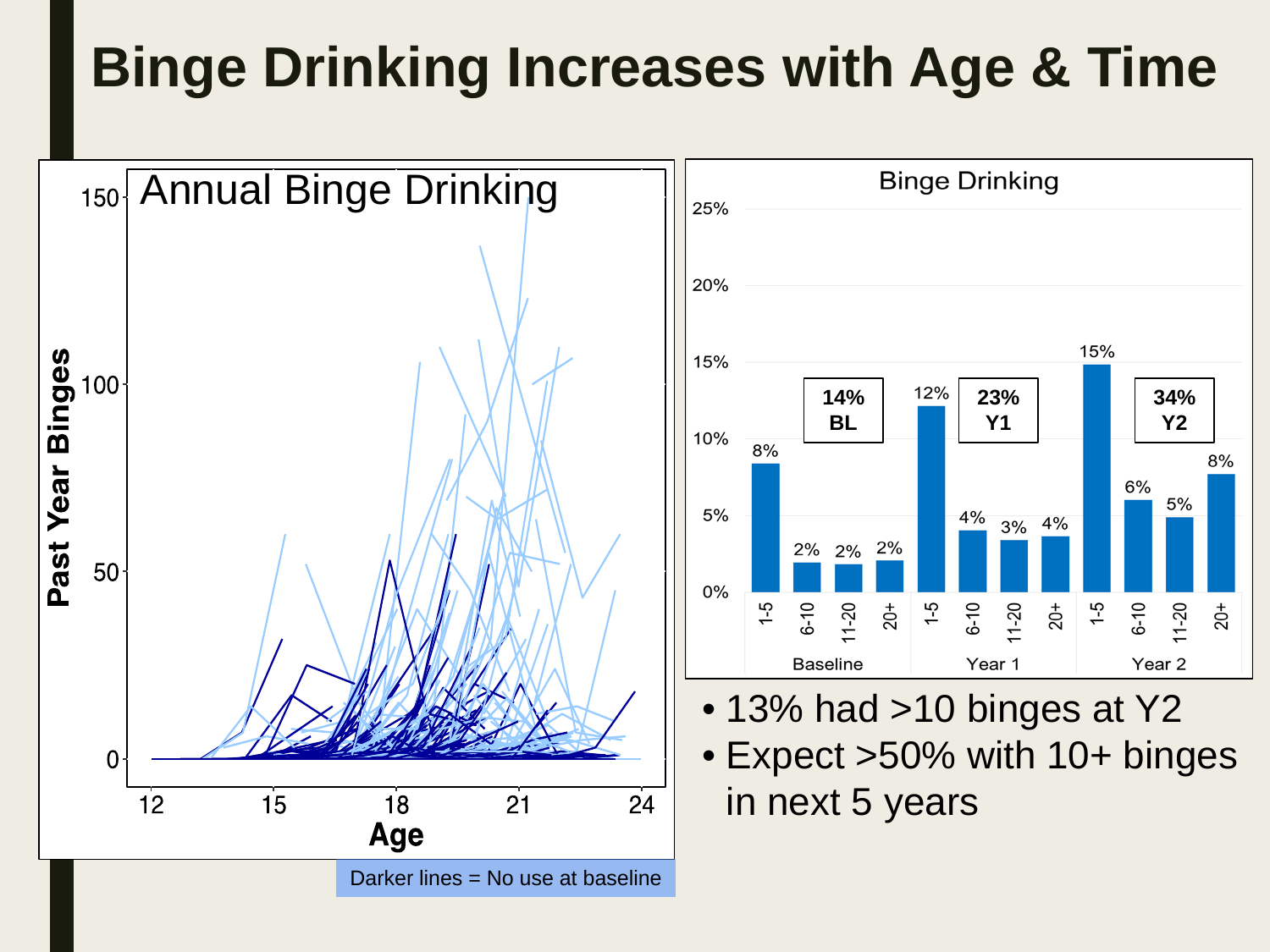# **Mental Health of Cohort at Baseline**



Brown et al., 2015, *JSAD*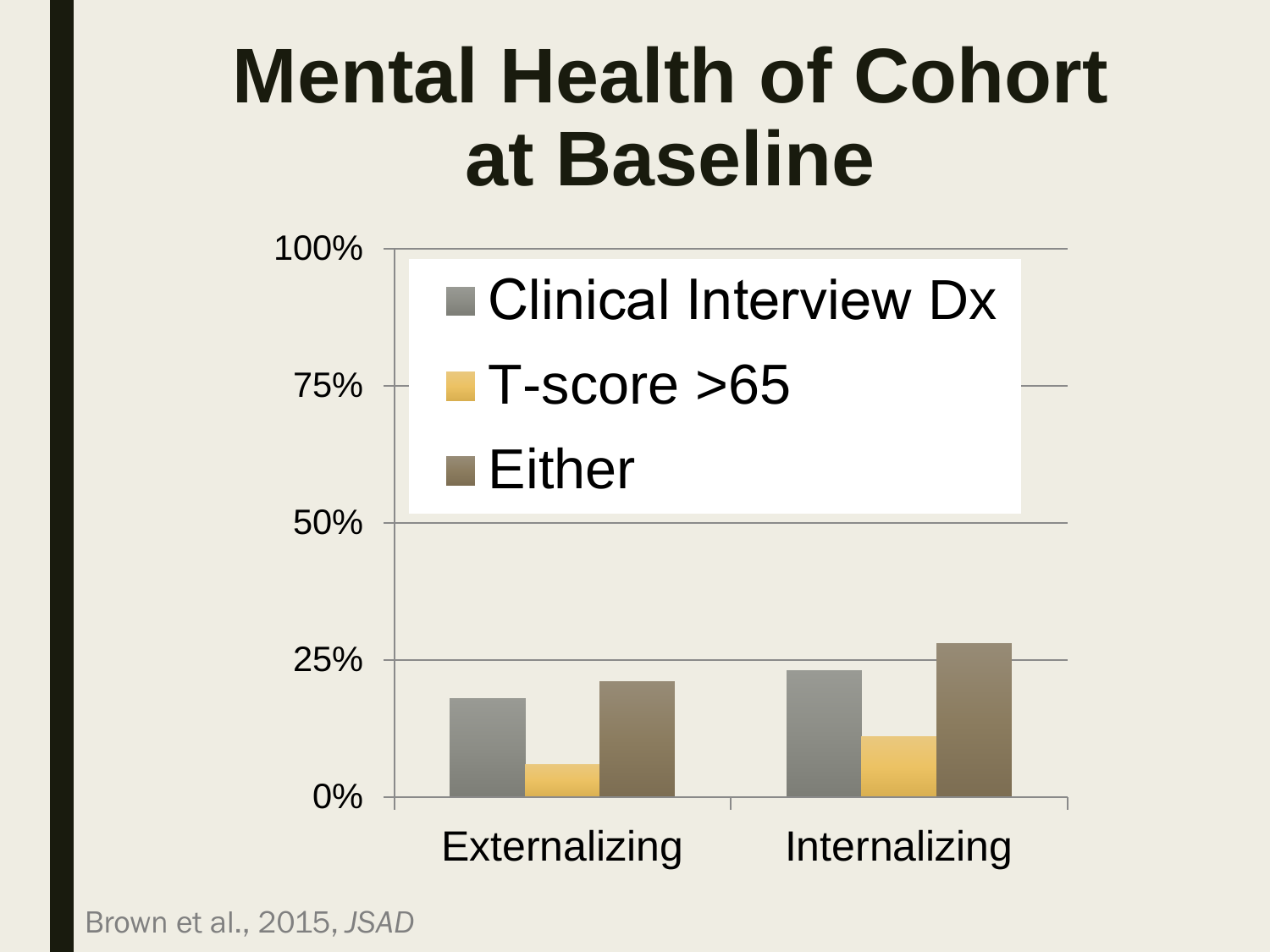#### **STRESS & TRAUMA 61% of NCANDA sample experienced 1+ trauma**

| <b>Stabbed</b>                                 | 1              | 0.2   |
|------------------------------------------------|----------------|-------|
| Mugged or threatened with a weapon, or robbery | 37             | 5%    |
| Sexual abuse by relative                       | $\overline{4}$ | $1\%$ |
| <b>Sexual Assault</b>                          | 15             | 2%    |
| <b>Natural Disasters</b>                       | 82             | 12%   |
| <b>Life Threatening Accidents</b>              | 55             | 8%    |
| <b>Life Threatening Illness</b>                | 6              | $1\%$ |
| <b>Traumatic Death of Family/Friends</b>       | 217            | 32%   |
| <b>Witnessing a Violent Death</b>              | 50             | 7%    |
| Unexpectedly discovering a Dead Body           | 7              | $1\%$ |
| Hearing about above happening to loved one     | 148            | 22%   |
| <b>Other</b>                                   | 144            | 21%   |

De Bellis, Nooner et al.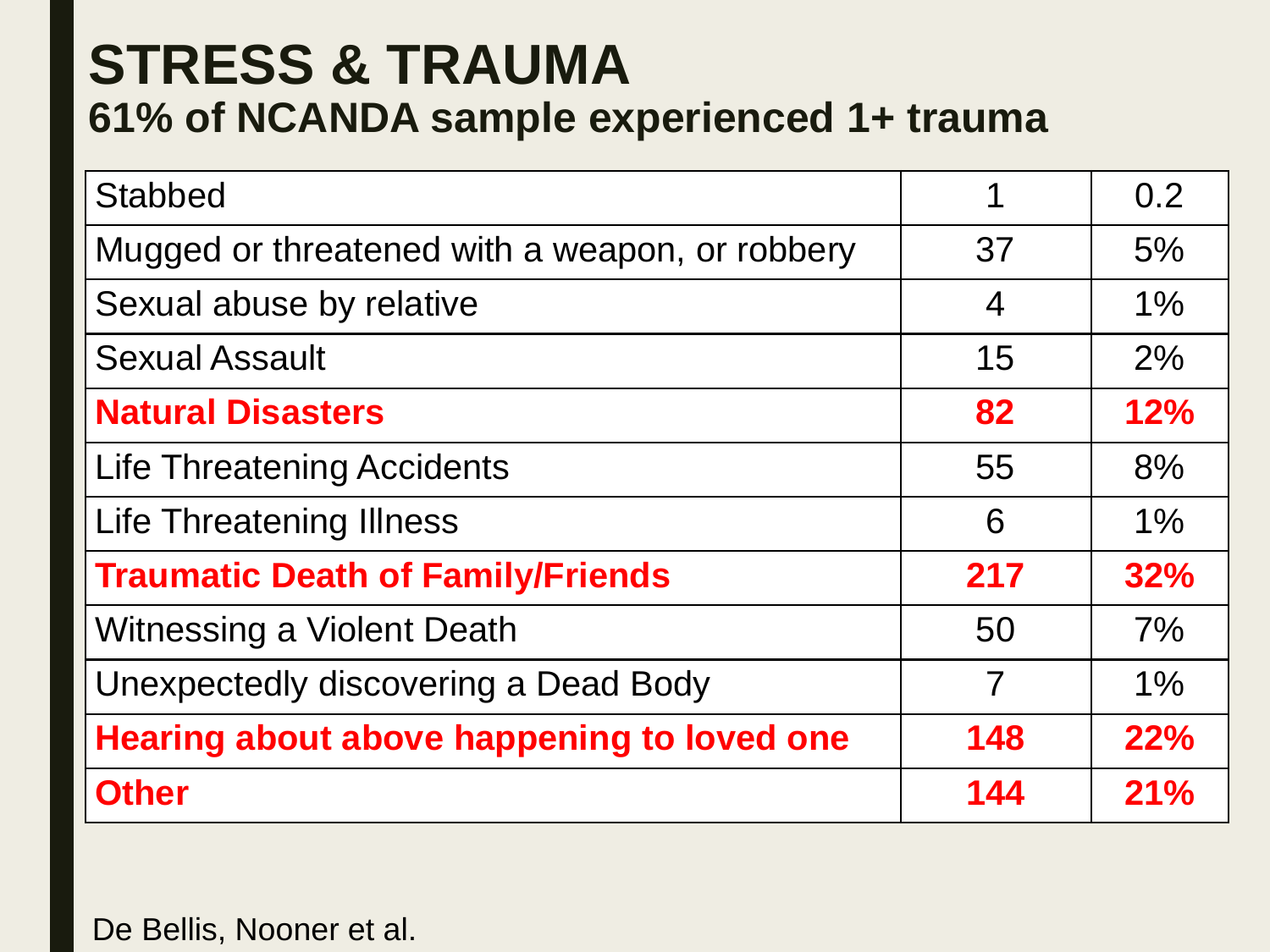### **NCANDA Summary**

- **10 year study of 831 12-21 year-olds**
- **Detailed neuropsychological, substance use, and mental health measures**

• **Substance use increasing over time**